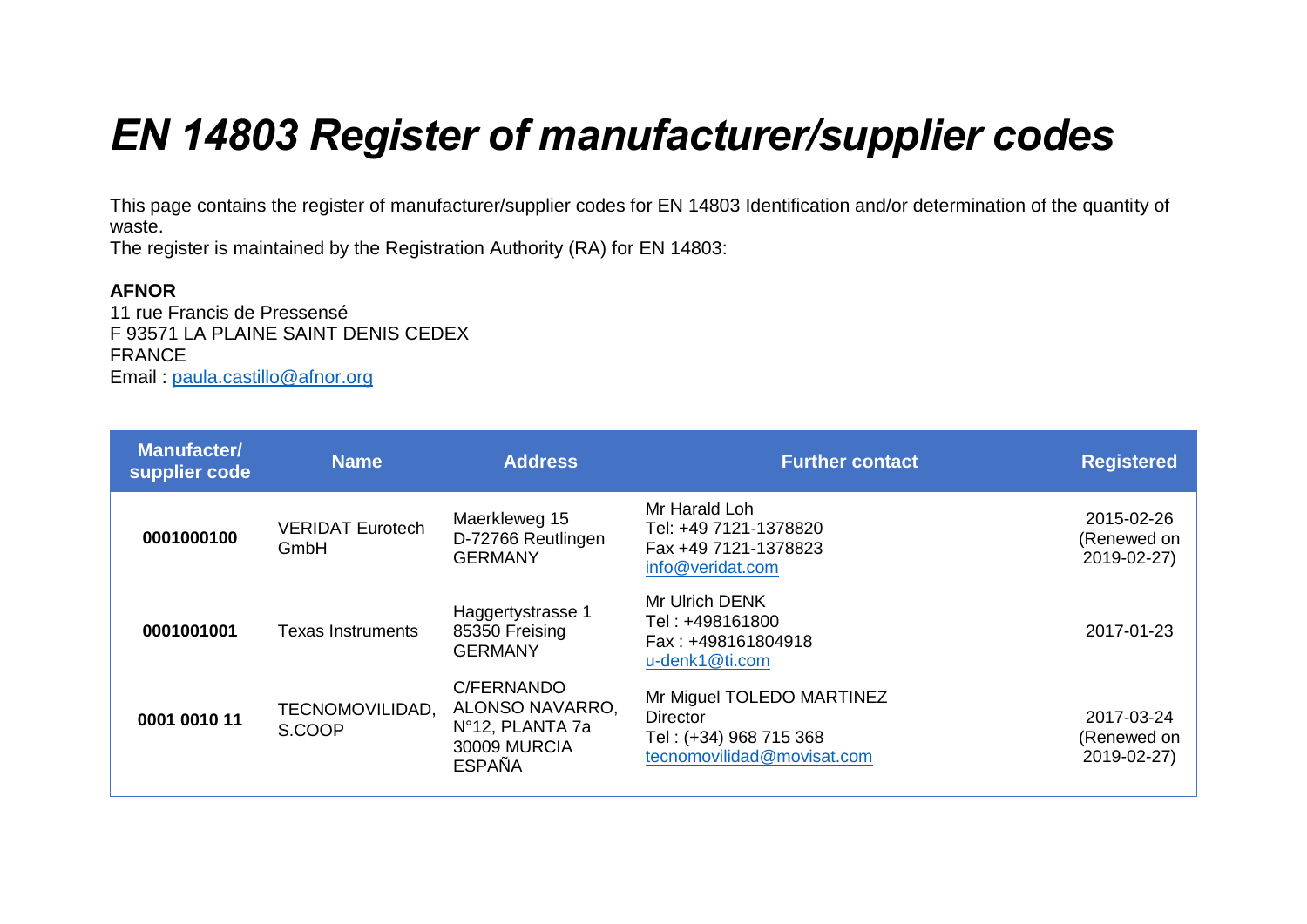| 0001 0010 10   | <b>SMARTRAC</b><br><b>TECHNOLOGY (M)</b>   | Jalan Hi - Tech 4,<br>Kulim Hi - Tech<br>09000 KULIM<br><b>MALAYSIA</b>                    | Mr Roshasliza BASIRON/ Si Suey TAN<br>Tel: +604 4019100<br>Email: roshasliza.basiron@smartrac-group.com                                      | 2017-09-13<br>(Renewed on<br>2019-01-29) |
|----------------|--------------------------------------------|--------------------------------------------------------------------------------------------|----------------------------------------------------------------------------------------------------------------------------------------------|------------------------------------------|
| 0001001100     | <b>HUAYUAN TECH</b><br>GmbH                | ADD: Mühlenstraße<br>123,<br>Korschenbroich, 41352,<br>Neusse, GERMANY                     | Mr Tao<br>Tel: +49 (0) 21614754060<br>RFID@huayuansh.com                                                                                     | 2017-11-20                               |
| 0001010011     | <b>WANDREI</b>                             | Dr. Ing. Wandrei<br>GmbH<br>Köpenicker Str. 325<br>12555 Berlin,<br><b>GERMANY</b>         | Mrs Franziska Wollert<br>Chief Marketing and Sales Officer<br>Tel.: +49 30 6576 2366<br>Fax: +49 30 657 1624<br>franziska.wollert@wandrei.de | 2018-03-09                               |
| 0001010100     | <b>HID GLOBAL</b><br><b>SWITZERLAND SA</b> | $ZI - 27$ RTE DE PRA-<br><b>CHARBON</b><br>1614 GRANGES<br><b>VEVEYSE</b><br><b>SUISSE</b> | Raphaël Moillen<br>Senior Manager, Credential Manufacturing<br>Engineering<br>Tel: +41 (0) 21 908 01 63<br>rmoillen@hidglobal.com            | 2018-04-30                               |
| 0001 100 11 10 | <b>ELTE GPS</b>                            | MEDYCZNA 13<br>PL 30 668 KRAKOW<br><b>POLOGNE</b>                                          | Mr. TOMASZ PALUCH<br>tomasz.paluch@eltegps.pl                                                                                                | 2018-04-24                               |
| 000 100 11 11  | <b>SMARTRAC</b><br><b>SPECIALTY GmbH</b>   | <b>GEWERBEPARKSTR</b><br>10<br>DE 51580<br><b>REICHSHOF-</b><br><b>WEHNRATH</b>            | Mr FORNTHEIL, Rasmus                                                                                                                         | 2018-04-30                               |